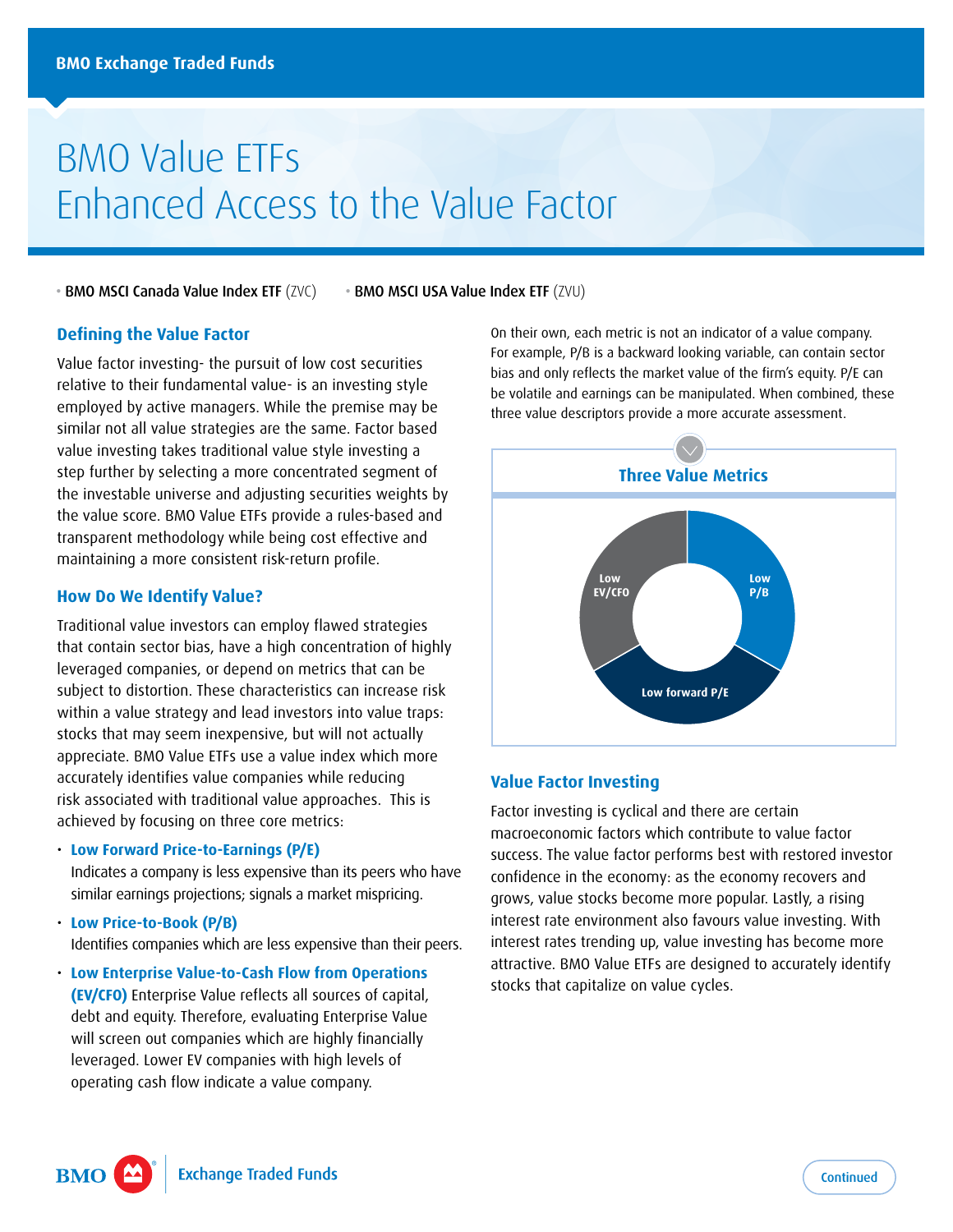



Source: Morningstar, March 31 2007–March 31 2022. Index returns do not reflect transactions costs or the deduction of other fees and expenses and it is not possible to invest directly in an Index. Past performance is not indicative of future results.

#### **Strategy Implementation**

The selection universe begins with a neutral parent index (ZVC – MSCI Canada Index, ZVU – MSCI USA Index), then adjusts towards the value factor by using equal weights of the three core metrics to compute a composite z-score. The z-score is scored by sector, producing a final value score which is multiplied by the market cap. The maximum security weight in each index is capped at 10%. The index targets 50% of the parent market cap coverage. The weight of each sector is the same as the sector weights within the parent index. The indexes are rebalanced and reviewed semi-annually. This methodology aims to not only identify value companies, but to ensure high trading liquidity and to moderate security turnover while staying cost effective. BMO Value ETFs are designed to be core equity options.

### **Targeting Value**

The MSCI Enhanced Value Capped Indices that ZVC and ZVU are constructed differently than the traditional MSCI Value indices in both geographic areas. One of the main

distinguishing factors is the difference between style investing and factor investing. The traditional MSCI Value indexes follow value style characteristics (using P/B, forward P/E, and dividend yield), target 50% of the parent index (which are the same parent indexes as the Enhanced Value Capped Indexes) and can only moderately capture value, offering a tilt towards value bias. In contrast, the MSCI Enhanced Value Capped Indexes target the value factor, and are designed to capture high levels of exposure to value. The Enhanced Value Capped Indexes differ in that they use EV/CFO instead of dividend yield to identify value companies. This is a more precise metric because it assists in avoiding value trap situations. These indexes target 30% of their parent index (with the exception of Canada which targets 50%) and are based on derived value scores so companies exhibiting higher value scores will have a heavier weighting in the index. As a result, this creates a more focused exposure to value and provides the MSCI Enhanced Value Capped Indexes the potential to outperform the traditional value indexes over the long run.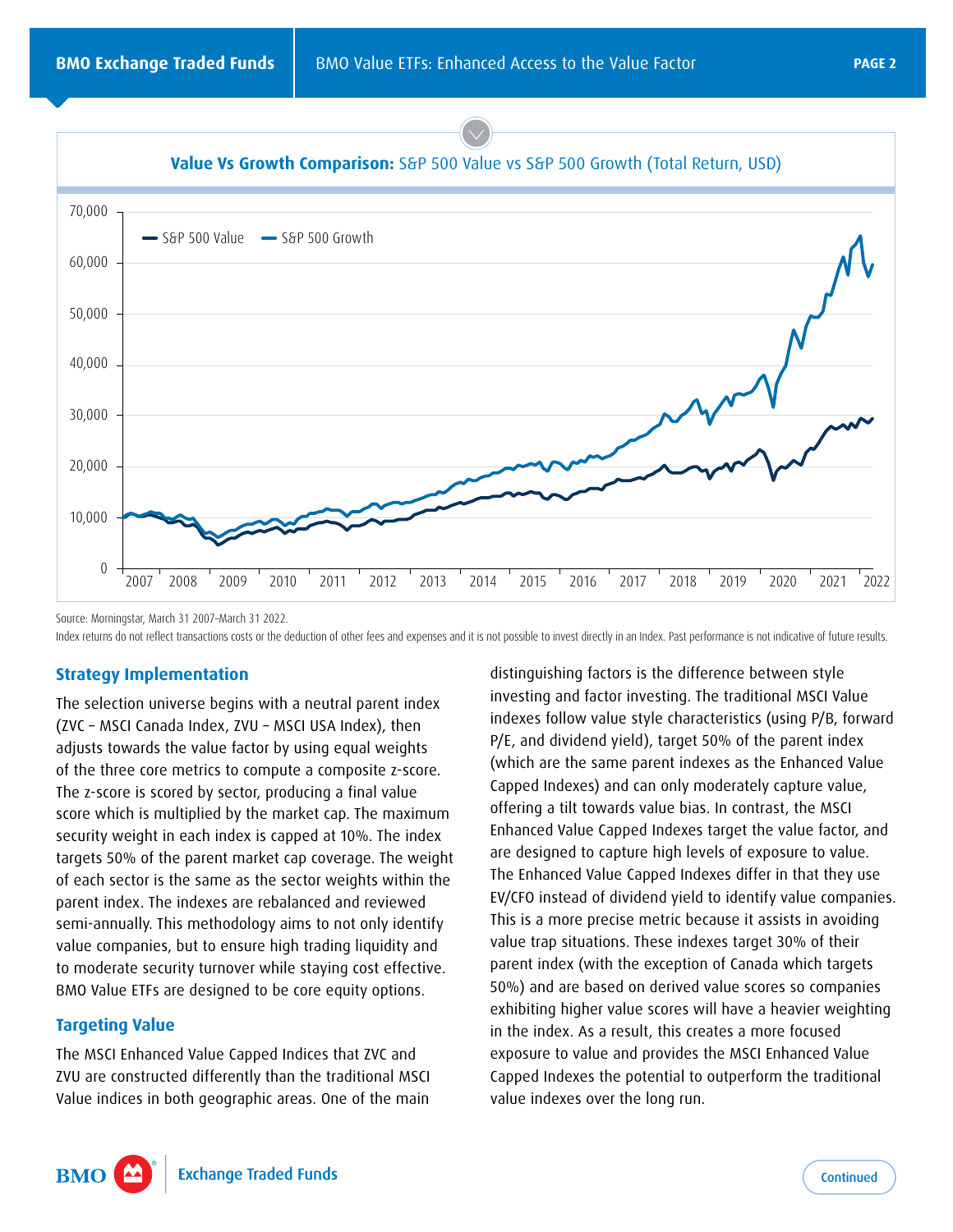

#### MSCI Canada Value vs. MSCI Canada Enhanced Value Capped Index – Growth of 10,000

MSCI USA Value vs. MSCI USA Enhanced Value Capped Index – Growth of 10,000 (Returns Gross, USD)



The chart illustrates the impact to an initial investment of \$10,000 dollars from March 31, 2007 to March 31, 2022 in the MSCI USA Enhanced Value Capped Index and MSCI USA Value Index. It is not intended to reflect future returns on investments in the Indexes or BMO ETFs.

Index returns do not reflect transactions costs or the deduction of other fees and expenses and it is not possible to invest directly in an Index. Past performance is not indicative of future results.

| <b>ETF Name</b>                 | <b>Ticker</b> | Management Fee | MER      |  |
|---------------------------------|---------------|----------------|----------|--|
| BMO MSCI Canada Value Index ETF | ZVC           | $0.35\%$       | $0.40\%$ |  |
| BMO MSCI USA Value Index ETF    | zvu           | 0.30%          | 0.34%    |  |

#### Fund Stats

| <b>Stats</b>                                        | <b>ZVC</b> | <b>ZVU</b> |
|-----------------------------------------------------|------------|------------|
| Distribution Yield (%)                              | 2.40%      | 2.42%      |
|                                                     | 0.86       | 0.76       |
|                                                     | 17.39      | 13.97      |
| $\frac{\text{Beta}}{\frac{\text{P/E}}{\text{P/B}}}$ | 2.30       | 2.42       |
| Number of Holdings                                  | 50         | 150        |

Data as of March 31 2022. Source: BMO ETFS

The portfolio holdings are subject to change without notice and only represent a small percentage of portfolio holdings. They are not recommendations to buy or sell any particular security. Annualized Distribution Yield: The most recent regular distribution, or expected distribution, (excluding additional year end distributions) annualized for frequency, divided by current NAV. Distribution yield is not an indicator of overall performance. Yields will change from month to month based on market conditions and is not guaranteed. See appendix for the full disclaimer